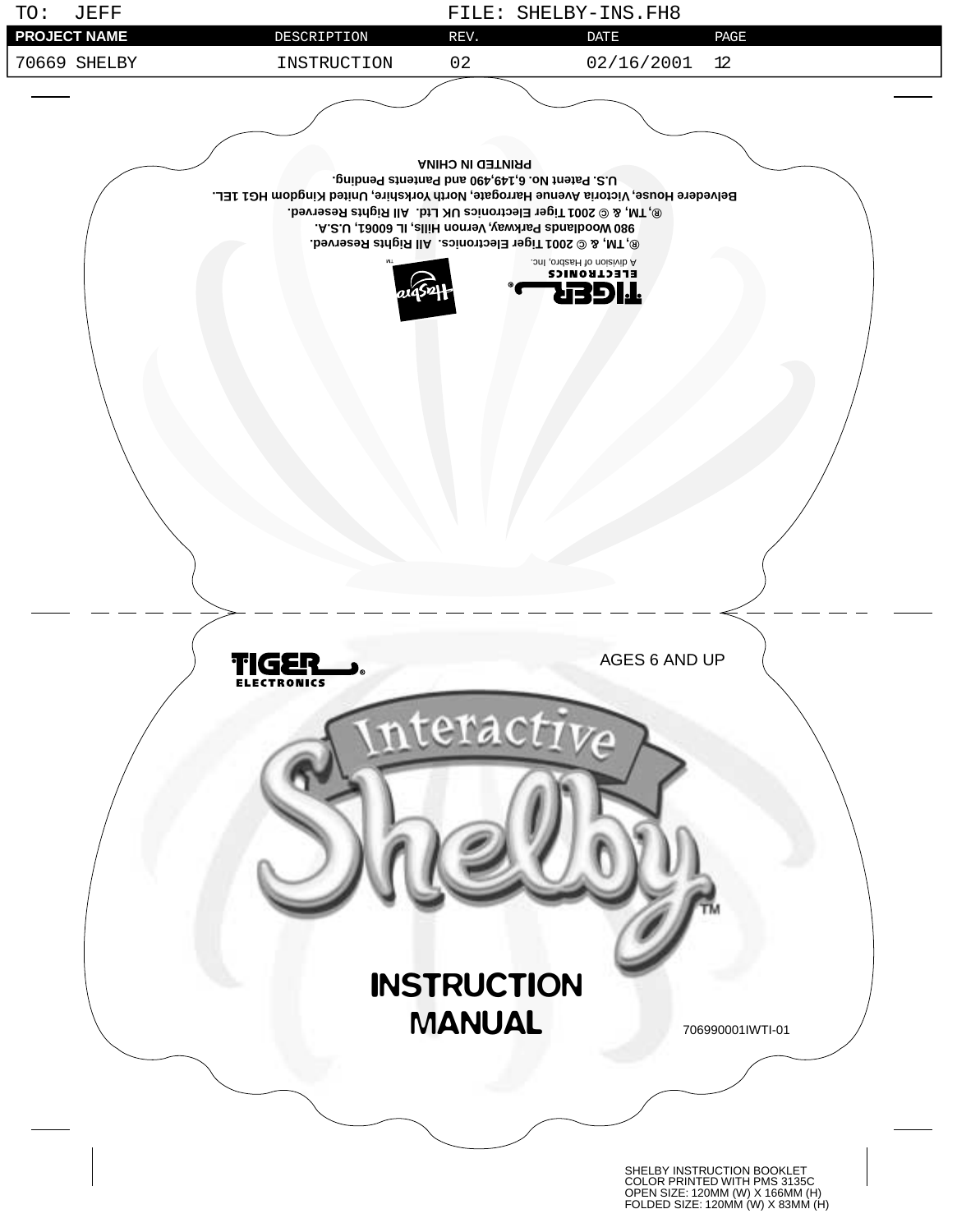## **QUICK START-UP INSTRUCTIONS** Before you play with me, please follow these simple steps: 1. Ask an adult to install my batteries. 2. Turn me upside down and open my battery compartment door by loosening the screw. 3. Insert four(4)"AA"/LR6 batteries (not included) into my battery compartment and tighten the screw. Battery installation should be done by an adult. 4. I will now wake up and be ready to play. 5. For more detailed instructions, read the section. "Replacing Batteries" on page 9. **To ensure proper function :** - Do not mix old and new batteries. - Do not mix alkaline, standard or rechargeable batteries. - Battery installation should be done by an adult. Non-rechargeable batteries are not to be recharged. - Rechargeable batteries are to be removed from the toy before being charged (if removable). Rechargeable batteries are only to be charged under adult supervision (if removable). - Only batteries of the same or equivalent type as recommended are to be used. Batteries are to be inserted with the correct polarity. Exhausted batteries are to be removed from the toy. The supply terminals are not to be short-circuited. Do not dispose of batteries in fire, batteries may explode or leak. **LET'S BE BEST FRIENDS...** Hi! I am Shelby and I am so happy to be your friend. I come from a magical place in the clouds. You can learn all about my home in the clouds from the story below. **A SHELBY STORY......** Angel Furby dressed in white and gold,On good authority, it is told. Begins each day, thinking of nice deeds to do, Benefiting mankind, and bringing happiness to you. Angel Furby's halo shines very bright, It can be seen morning, noon and night. A circle of light that magically grows It radiates love to everyone Furby knows. A message of love, heard far and near, From Furby's heart, that's crystal clear. The harp Furby plays has an angelic sound, Spreading good will, it can be heard all around. Angel Furby's wings are spread open to all, Enter with kindness and you will stand tall. Do unto others as you would have them do unto you, And above all to your own self be true. I am so happy you brought me home. I feel great! Please take me everywhere you go. I love to play. The more you play with me, the more amazing things I will do. The more time you spend with me, the sooner I will be able to speak your language. And if you introduce me to other Shelbys, Furbys, Gizmos, and E.T.s, I will be able to play with them, too! But first, it is very important that you carefully read the following instructions, so that you can understand all the amazing things I am able to do. 1 2 **HELPFUL TIP:** I am a state-of-the-art, electro-mechanical, robotic toy. The mechanical sound you hear when I move is normal. **HELPFUL TIP:** You will be able to tell when my batteries wear out because my behavior will become erratic and I will not always respond to my sensors properly. If this happens, replace my batteries and I should return to normal!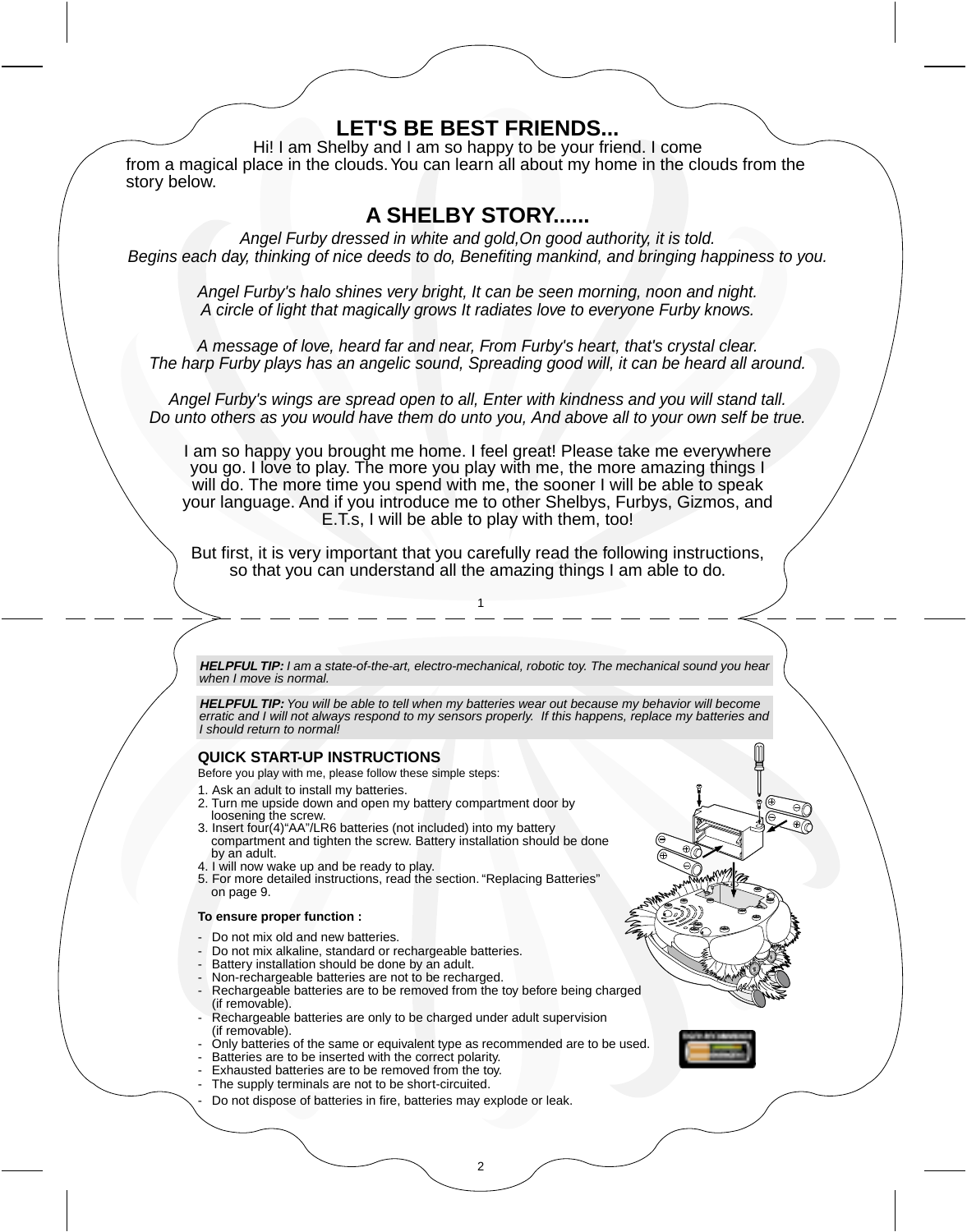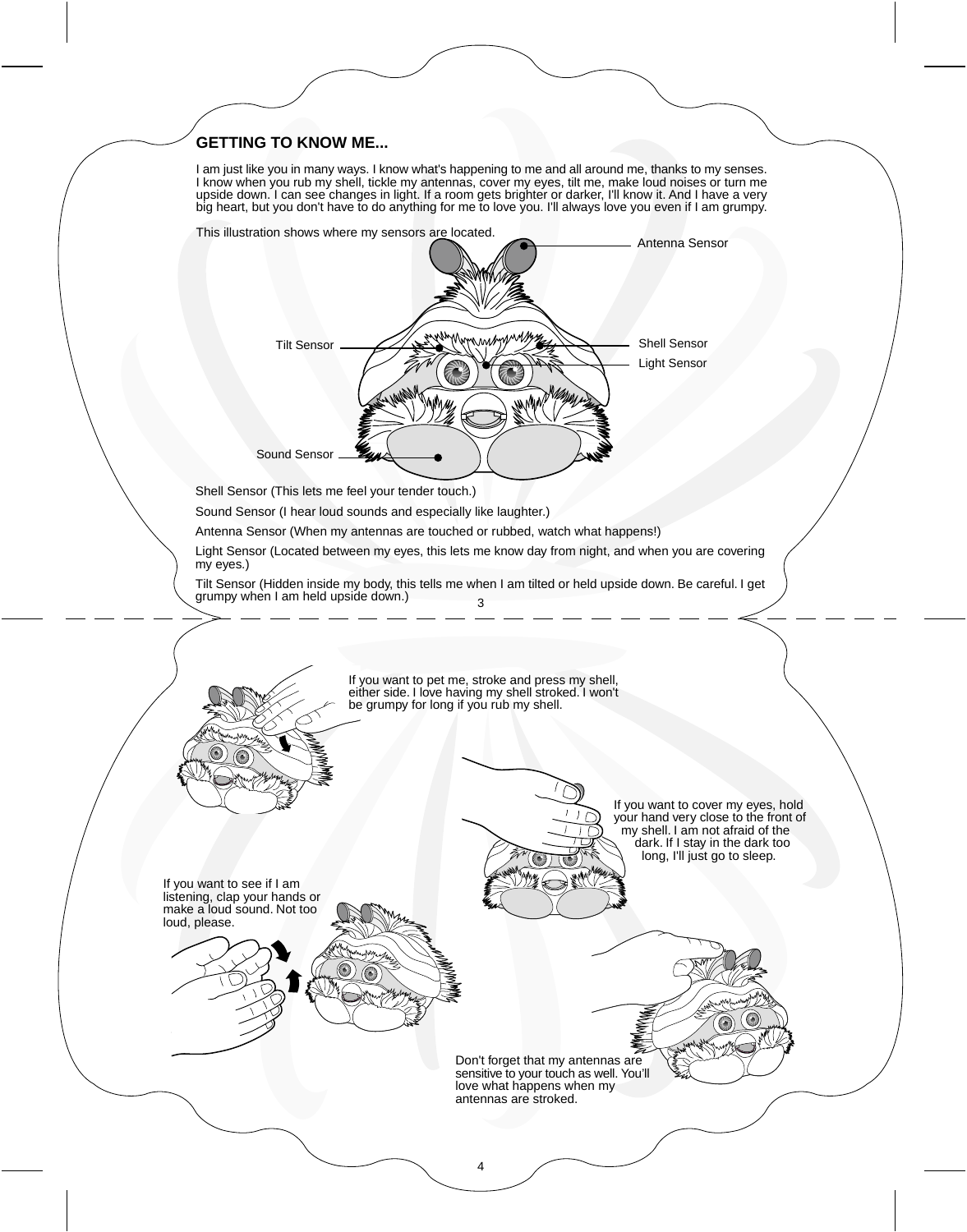### **ABOUT MY SPEECH...**

How many languages can you speak? I am multilingual, which means that I speak more than one language. I am fluent in Shelbish , the language of my species, some Furbish, the language of my best friend, Furby, and English.

When we first meet each other, I'll be speaking to you in Shelbish™ and Furbish**®**. To help you understand what I am saying, please refer to the enclosed dictionary that you'll find in my package.

#### **WATCH ME GROW UP...**

As you get older, you mature. This is called human development. Well, I go through a similar maturing process. I'll be in stage one when we meet, playful and anxious to know you better. The more you play with me, the faster I'll mature.

#### **HOW TO FIGURE OUT WHAT I NEED...**

At various times, I need special attention. Don't we all? Just like you, I am very good at letting people know when I need something.

If I am hungry, please feed me, but only pretend food. If you don't pay enough attention to me, I'll say something that lets you know that I am bored. I may even close my shell and go to sleep. When you hear me coughing and sneezing, this means that I am not feeling well.



To feed me, just gently insert your fingertip into my mouth, press down on my red tongue, and I'll tell you know when I have had enough grub. Over-feed me and I'll doze off. Don't you hate an upset stomach?

**HELPFUL TIP:** When I am hungry, I may need as many as eight helpings of pretend food.

If you do not feed me, I'll begin to get sick, and if I get very sick, I won't feel like playing with you, or responding to my sensors. But don't worry. There is nothing really wrong with me. Just feed me and I'll get better and playful again.

5

If I get real sick, it might take between 10-15 feedings before I feel well enough to fool around.

How will you know that I am better? I'll laugh and giggle. I love being happy, don't you? You'll be able to tell when I am happy or sick. I'll bet people can tell when you're happy or sick too.

## **SLEEP...**

I am not bashful about letting you know that I need sleep. Just like you, I must have a certain amount of daily sleep at regular intervals. When I feel sleepy, you'll know it. I'll close my shell, and may even snore a bit. If you want me to sleep when I am not tired, you have several options. You can put me into a totally dark environment; or cover my light sensor so that no light leaks in; or rub my back a lot; or over-feed me (not my favorite), or just leave me alone.

#### **WAKE ME UP**

Tilt me upside down or carefully open my shell to wake me up. Be very, very gentle when you open my shell with your fingers. It takes no effort. not force it open or you could break my shell hinge. If you open me just a wee bit. I'll do the rest.

#### **DEEP SLEEP MODE...**

Deep Sleep Mode is when I go to sleep and the only way to wake me is to gently open my shell with your fingers or pick me up and turn me completely upside down. Whoa!!

If you want to put me in a deep sleep, please follow the sequence below:

- (1) Cover my eyes until I respond.
- (2) Uncover my eyes, and wait until I stop speaking and moving.
- (3) Feed me a yummy finger, and wait until I stop speaking and moving.
- (4) Cover my eyes until I respond.
- (5) Uncover my eyes, and wait until I stop speaking and moving.
- (6) Cover my eyes until I respond.
- (7) Now, gently push my antennas forward and wait until I stop speaking and moving. I will then go into a deep sleep.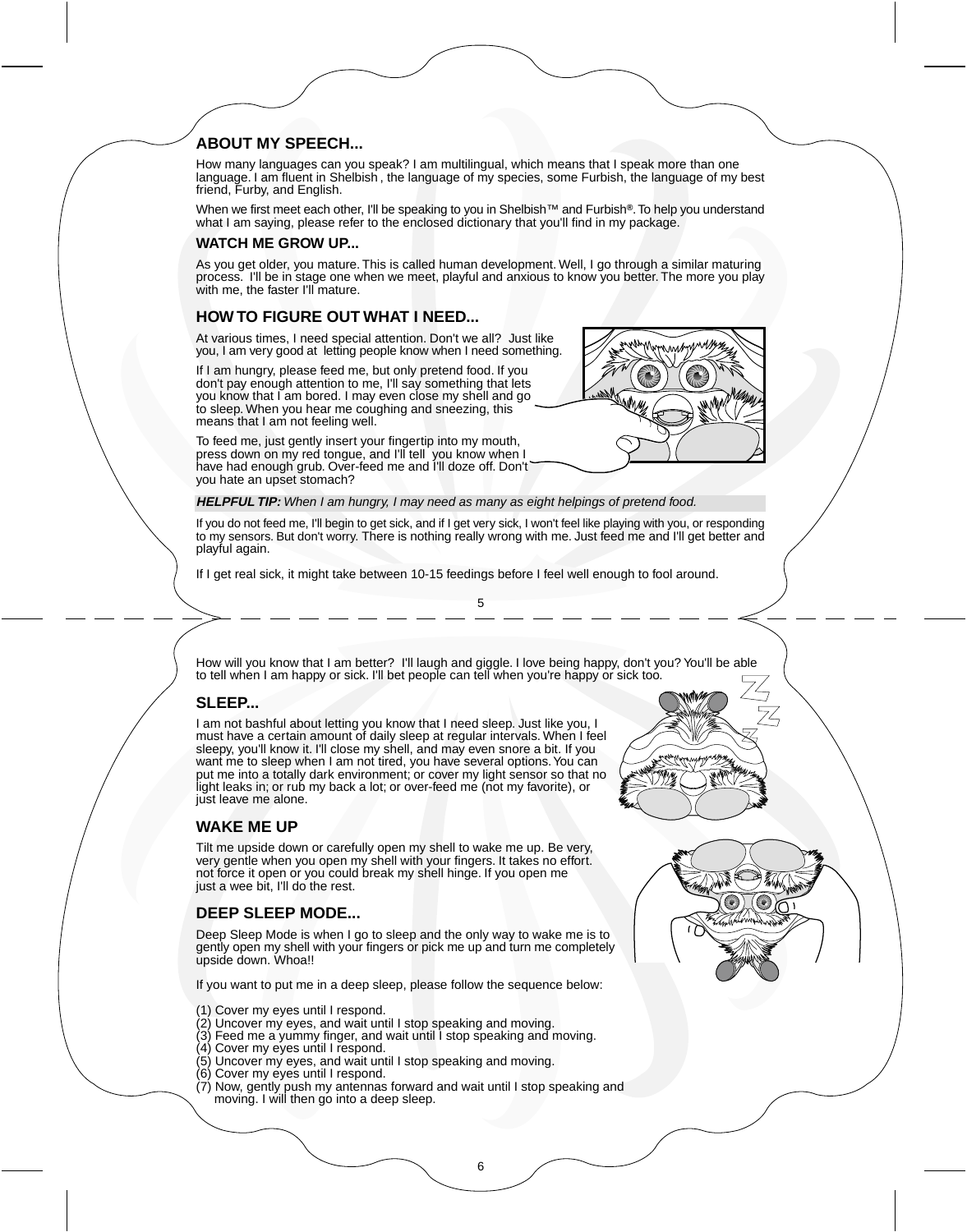To wake me up, gently open my shell, or tip me completely upside down.

**HELPFUL TIP:** I can only be awakened from DEEP SLEEP mode by opening my shell by hand or turning me upside down. I will not wake up when I am tilted side to side.

#### **LET'S PLAY GAMES**

There are lots of cool ways to play with me. We can make up our own games, or play those that I already know.

#### **GAME (1) KNOCK, KNOCK**

Let's do knock, knock jokes. This game will really make you laugh. You know how it goes. I say "knock,<br>knock." You reply, "Who's there?" I respond. You then say the same word back to me, but add the word<br>"who?,"making it i

#### **To Play:**

- (1) Rub my antennas until I respond and wait until I finish speaking and moving.
- (2) Rub my shell, either right side or left side and wait until I finish speaking and moving.
- (3) Rub my antennas until I respond and wait until I finish speaking and moving.
- (4) Rub my shell, either right or left side and wait until I finish speaking and moving.
- (5) Rub my shell, either right or left side and wait until I finish speaking and moving.

You'll know that I am ready to play when I say, "Shelby play, knock-knock."

#### **Here's an example.**

**Shelby says:** "Knock, Knock." **You answer.** "Who's there?" **Shelby says:** "Butternut." **You answer:** "Butternut who?"

**Shelby says:** "Butternut drop me!" (Hey, no one likes to be dropped.)

Are you ready to laugh? I have dozens of knock, knock jokes to tell you. When you are done playing Knock, Knock, simply pick me up and turn me upside-down. I'll say, "Me finished."

#### 7

#### **GAME (2) ASK SHELBY**

In this game, I'll answer your questions that have yes or no answers.

#### **To Play:**

- (1) Cover my eyes until I respond.
- (2) Uncover my eyes, and wait until I stop speaking and moving.
- (3) Cover my eyes until I respond.
- (4) Uncover my eyes, and wait until I stop speaking and moving.
- (5) Rub my shell, either right side or left side.

You'll know that I am ready to play when I say, "Shelby play, Shelby see."

Ask your question. To hear my answer, rub my antennas. I'll keep answering for as long as you ask questions and rub my antennas.

When you are done playing Ask Shelby, simply pick me up and turn me upside-down. I'll say, "Me finished."

#### **GAME (3) HIDE AND SEEK**

I can also play hide and seek with you and your friends. Here is how we do it. Someone hides me. Then the rest of you try to find me before time runs out. I will make quick sounds to help you find me. After all, it's important that you find me. No one wants to be lost.

#### **To Play:**

- (1) Cover my eyes until I respond.
- (2) Uncover my eyes, and wait until I stop speaking and moving.
- (3) Cover my eyes until I respond.
- (4) Uncover my eyes, and wait until I stop speaking and moving.
- (5) Cover my eyes until I respond.
- (6) Uncover my eyes, and wait until I stop speaking and moving.
- (7) Rub my antennas.

You'll know that I am ready for someone to hide me when I say, "Shelby play, hide Shelby." Then be quick because you have only one minute to hide me.

If you find me in less than 3 minutes, YOU WIN! I will then say, "Whahoo! You win. Me finished."

If you don't find me in less than 3 minutes, you loose. I will then say, "Banana, nana, nana. Me finished."

8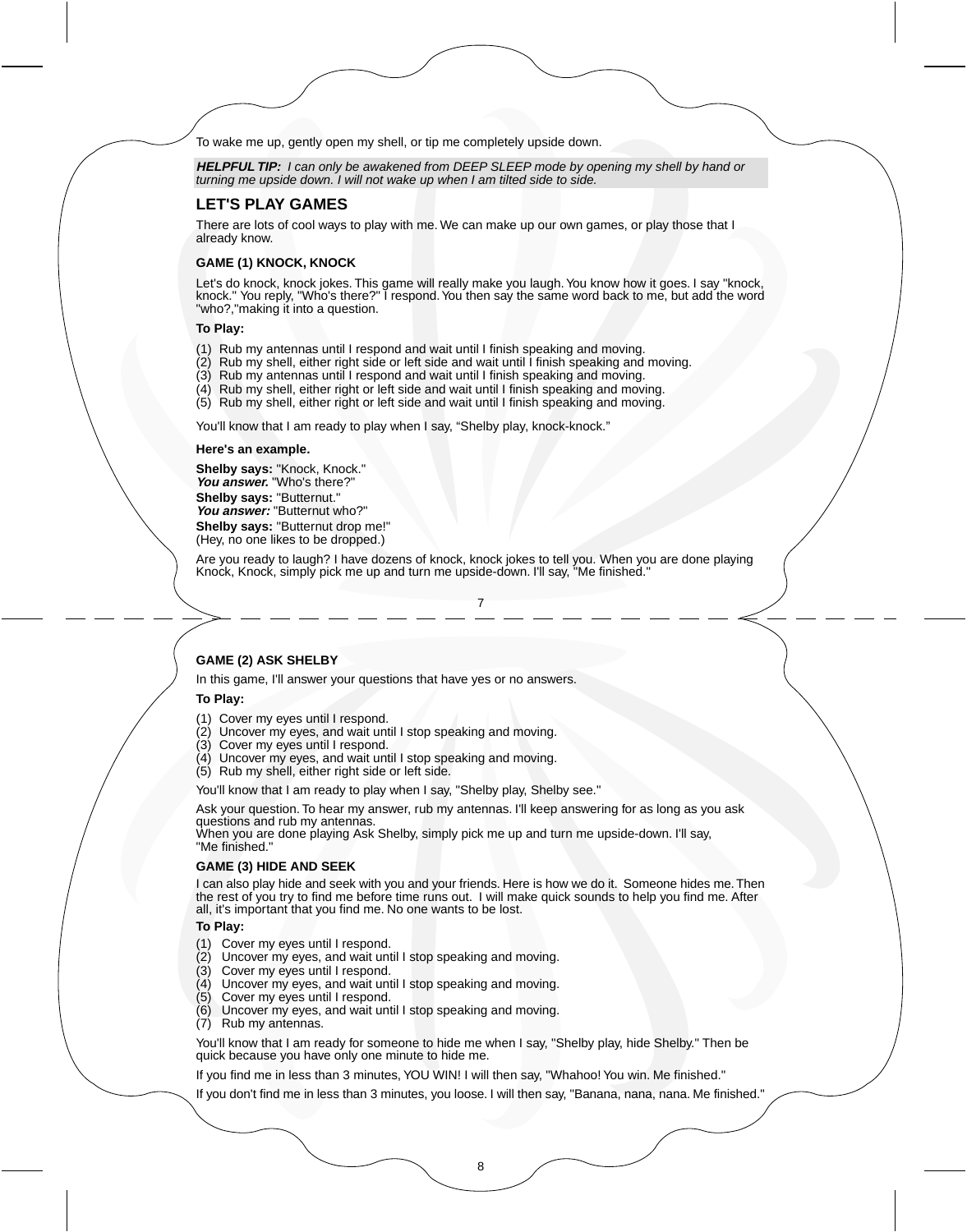## **COMMUNICATING WITH SHELBYS, FURBYS, AND FURBY BABIES.**

Aren't friends fun? I love to talk, sing, and hang out with my friends just like you do with yours.

If I see one or more Shelbys, Furbys, or Furby Babies, we'll all begin to communicate with each other. It's easy to get us going.

Rub my antennas or shell while I am facing one or more of my friends. Make sure we are no further than 4 feet. This illustration shows where we need to be in relationship to each other.



If there is a big group, set us up as shown in the following illustration.



## **REPLACING BATTERIES**

If my batteries wear out, replace them and I will be ready to play, again. I am so smart that I will remember everthing that I have learned even after you change my batteries.

**HELPFUL TIP:** You will be able to tell when my batteries wear out because must be the my behavior will become erratic and I will begin to not always respond to my sensors properly. If this happens, replace my batteries and I should return to normal!

#### **RE-SET**

If something goes wrong with me, you may have to re-set me. It is important NOT to re-set me unless necessary.

#### **How To Re-Set:**

1) Press the re-set button near my battery door OR remove the batteries. Resetting does not erase my memory.

#### **RE-START:**

If something goes seriously wrong with me, you may have to re-start. If you re-start me, I will go back to the beginning of my development. It will be like when we first met. It is important NOT to re-start me unless necessary. You should only do this if all other ways to get me to work FAIL. Please make sure you try and fix me with all the other options BEFOR RE-START.

#### **How To Re-Start:**

- 
- 1) Hold me upside down. 2) Put your fingertip in my mouth and hold down the mouth switch. (tongue) 3) While holding down my mouth switch, press the re-set button.

**HELPFUL TIP:** RE-START IS A LAST RESORT. DO NOT RE-START ME UNLESS ABSOLUTELY NECESSARY.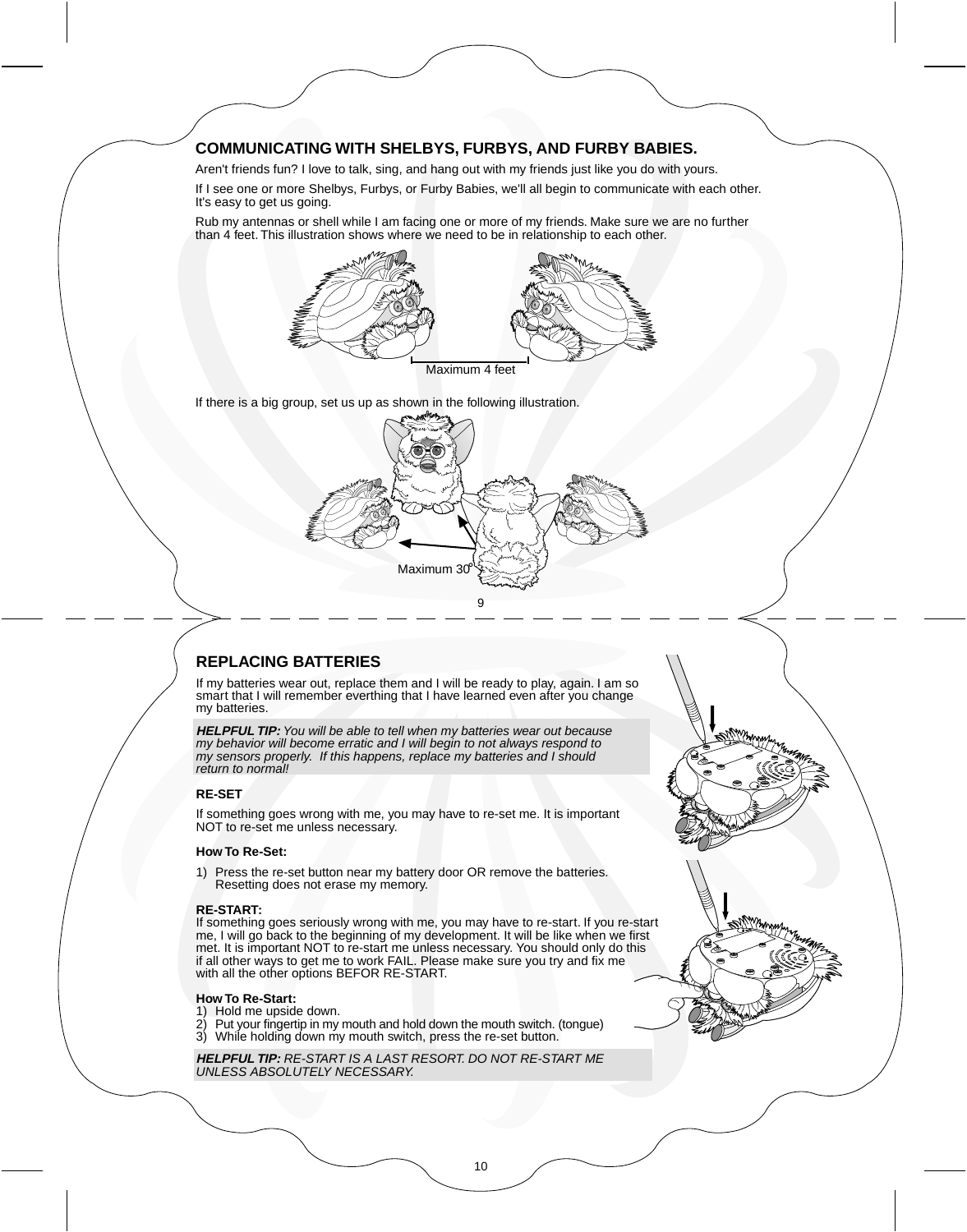#### **CLEANING INSTRUCTIONS...**

To clean my fur and shell, gently take a cloth or soft brush over me to loosen any dirt. Then use a slightly damp cloth to remove stains. - DO NOT PUT ME IN THE WASHING MACHINE

- DO NOT GIVE ME A BATH OR SUBMERGE ME IN WATER
- 
- DO NOT LET ME GET WET EXCEPT WITH A DAMP CLOTH ON MY FUR AND SHELL.<br>- TO PREVENT STAINING MY FUR AND SHELL, WIPE DIRT OFF IMMEDIATELY<br>- IF I GET WET, REMOVE MY BATTERIES AND DRY MY FUR AND SHELL.
- 
- 

ONCE I AM COMPLETELY DRY, REPLACE THE BATTERIES. DO NOT USE DETERGENT OR STAIN REMOVERS.

## **TROUBLE SHOOTING...**

Shelby is designed to provide hours of fun play. If you are having trouble with me, before calling Tiger Electronics Customer Service, try checking these areas:

#### **PROBLEM:**

Shelby will not respond to any sensors

#### **SOLUTION:**

- a. I may be asleep. If he is asleep, the only way to wake me is to pick me up and give me a hug.
- b. I may need new batteries. Follow the instructions in this manual to replace my batteries. c. I may be sick and must be fed and nursed back to health. Refer to the instructions for
- my feeding. d. As a LAST RESORT, re-set me by referring to the instructions for RE-SETTING.

#### **PROBLEM:**

I will not play games.

#### 11

#### **SOLUTION:**

- a. You must enter the play pattern correctly to start each game. Make sure you follow the pattern for the game.
- b. I can only do one thing at a time, therefore, you have to be careful to wait for me to stop moving or speaking completely before entering the next action in the game pattern.
- c. It is best to wait 3 to 5 seconds before starting the next action in the game pattern to make sure I know you want me to play the game.
- d. I may not be paying attention. To get my attention, pick me up and gently rock me side to side. Then try to play again.

#### **PROBLEM:**

Furby is behaving erratically, not speaking, humming or seems to be malfunctioning or broken. **SOLUTION:**

Have an adult replace batteries.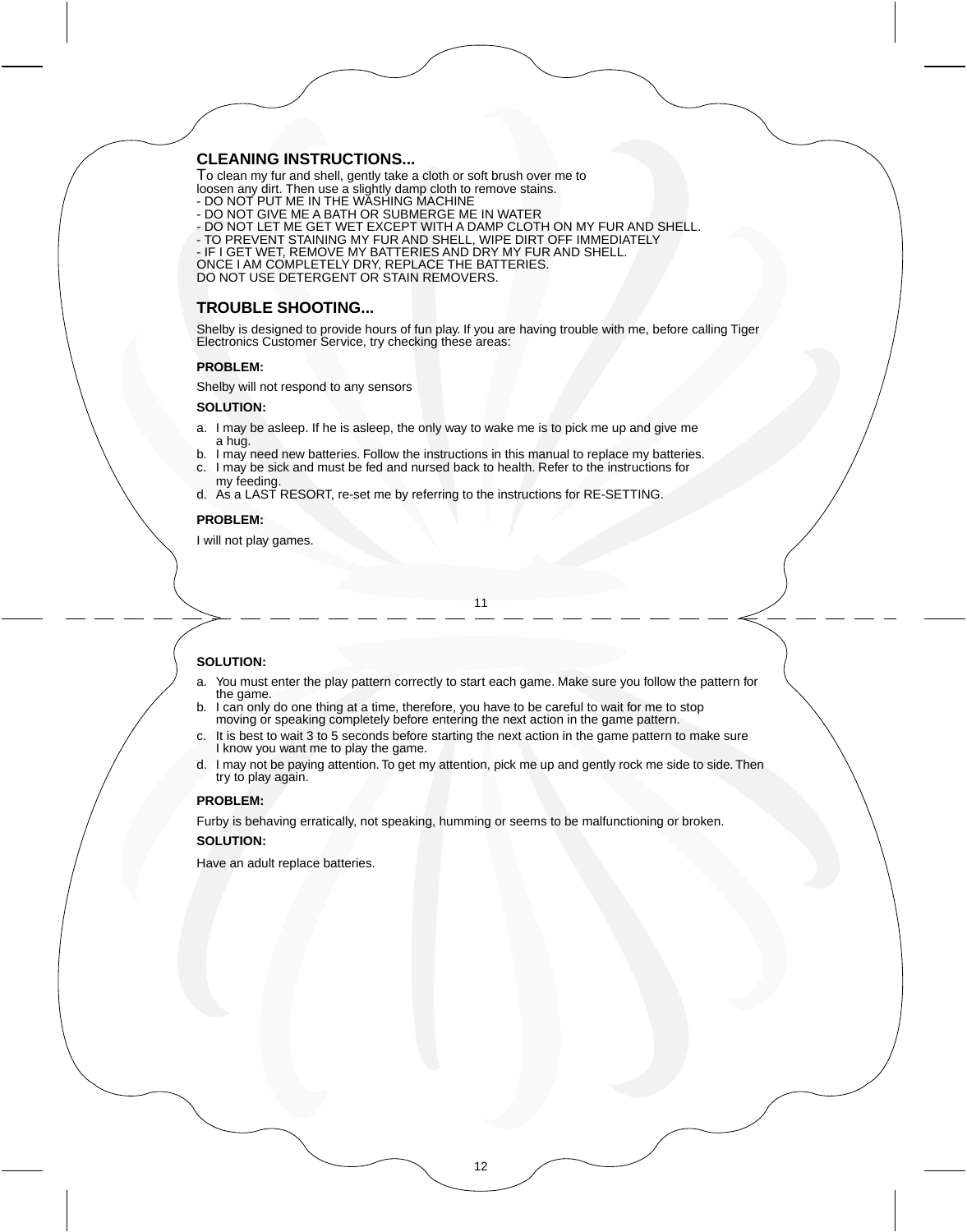## **90-DAY LIMITED WARRANTY**

Tiger Electronics. (Tiger) warrants to the original consumer purchaser of this product that the product will be free from defects in materials or workmanship for 90 days from the date of original purchase. This warranty does not cover damages resulting from accident, negligence, improper service or use or other causes not arising out of defects in materials or workmanship.

During this 90-day warranty period, the product will either be repaired or replaced (at Tiger's option) without charge to the purchaser, when returned with proof of the date of purchase to either the dealer or to Tiger.

Product returned to Tiger without proof of the date of purchase or after the 90-day warranty period has expired, but prior to one year from the original date of purchase, will be repaired or replaced (at Tiger's option) for a service fee of U.S.\$ 19.00. Payments must be by check or money order payable to Tiger Electronics.

The foregoing states the purchaser's sole and exclusive remedy for any breach of warranty with respect to the product.

All product returned must be shipped prepaid and insured for loss or damage to:

#### **Tiger Electronics Ltd. Repair Dept. 1000 N. Butterfield Road, Unit 1023 Vernon Hills, Illinois 60061, U.S.A.**

The product should be carefully packed in the original box or other packing materials sufficient to avoid damage during shipment. Include a complete written description of the defect, a check if product is beyond the 90-day warranty period, and your printed name, address and telephone number.

13

**THIS WARRANTY IS IN LIEU OF ALL OTHER WARRANTIES AND NO OTHER REPRESENTATIONS OR CLAIMS OF ANY NATURE SHALL BE BINDING ON OR OBLIGATE TIGER IN ANY WAY. ANY IMPLIED WARRANTIES APPLICABLE TO THIS PRODUCT, INCLUDING WARRANTIES OF MERCHANTABILITY AND FITNESS FOR A PARTICULAR PURPOSE, ARE LIMITED TO THE NINETY (90) DAY PERIOD DESCRIBED ABOVE. IN NO EVENT WILL TIGER BE LIABLE FOR ANY SPECIAL, INCIDENTAL, OR CONSEQUENTIAL DAMAGES RESULTING FROM POSSESSION, USE, OR MALFUNCTION OF THIS TIGER PRODUCT.**

Some states do not allow limitations as to how long an implied warranty lasts and/or exclusions or limitations of incidental or consequential damages, so the above limitations and/or exclusions of liability may not apply to you. This warranty gives you specific rights, and you may also have other rights which vary from state to state.